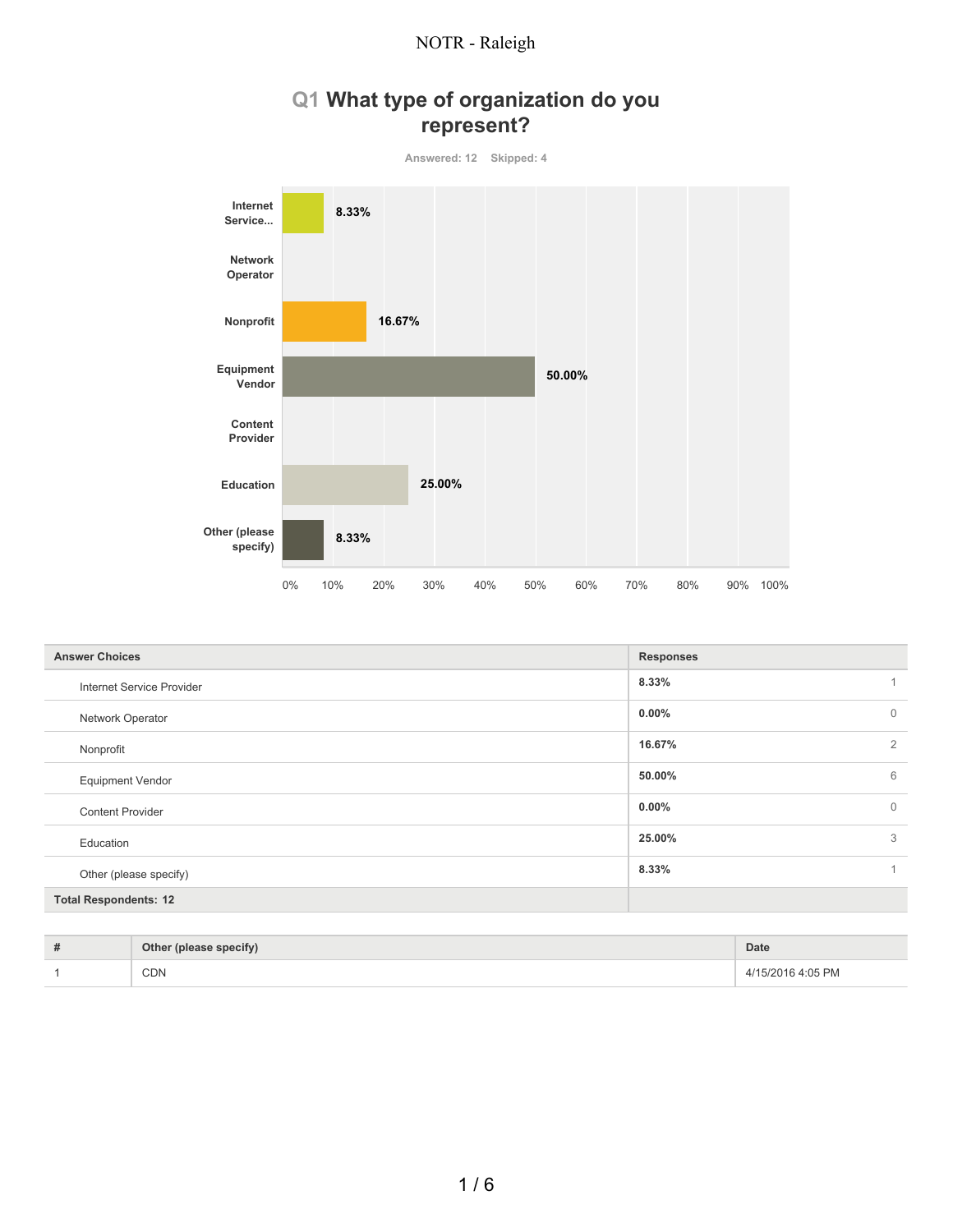# **Q2 How did you hear about NANOG on the Road?**



| <b>Answer Choices</b>        | <b>Responses</b> |                |
|------------------------------|------------------|----------------|
| NANOG mailing list           | 18.18%           | $\overline{2}$ |
| Personalized email           | 18.18%           | 2              |
| Social media                 | 18.18%           | 2              |
| From colleague/friend        | 27.27%           | 3              |
| Other (please specify)       | 18.18%           | $\overline{2}$ |
| <b>Total Respondents: 11</b> |                  |                |

| #          | Other (please specify) | <b>Date</b>       |
|------------|------------------------|-------------------|
|            | NANOG Site             | 4/15/2016 4:05 PM |
| $\sqrt{2}$ | NANOG.ORG              | 4/15/2016 4:05 PM |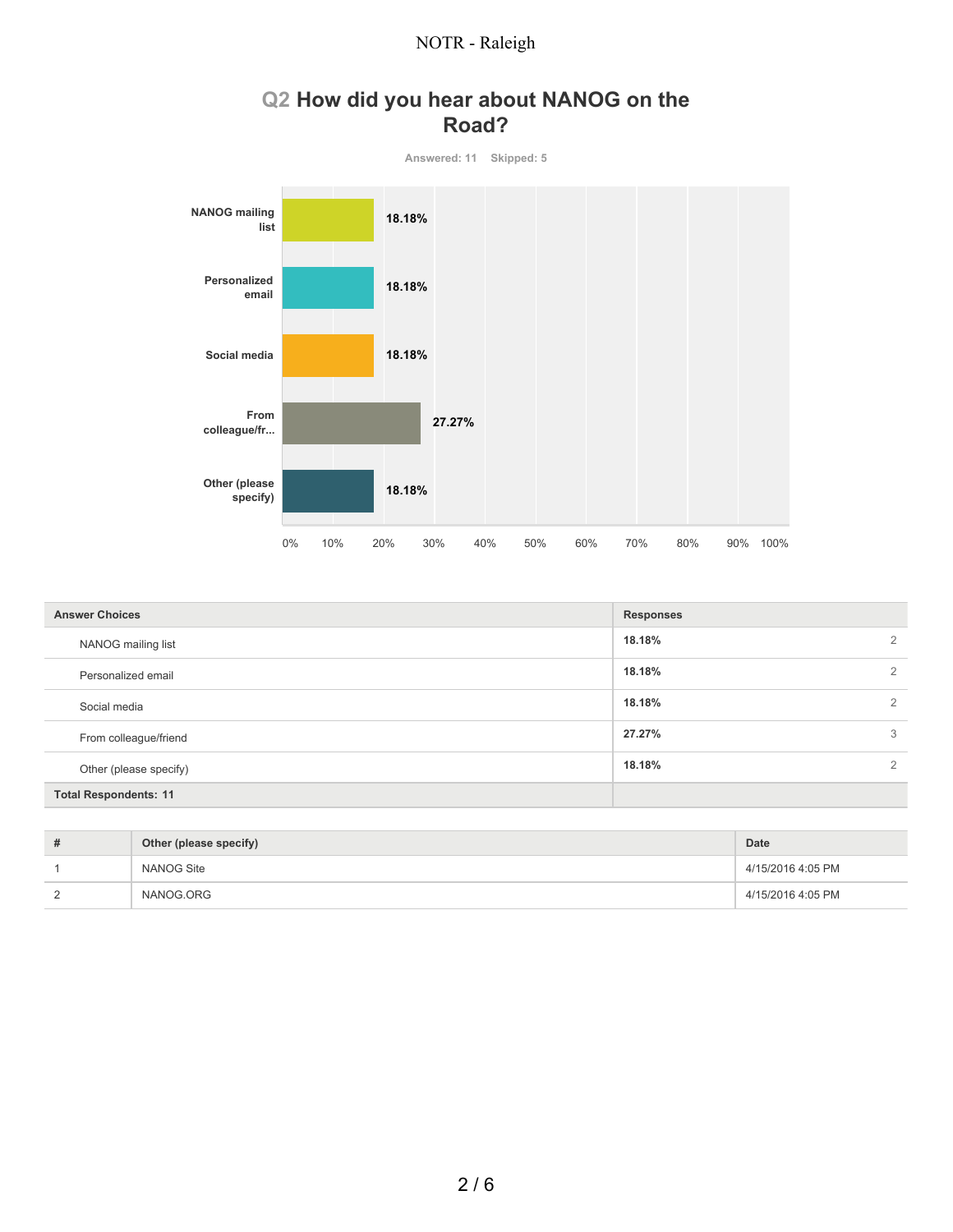### **Q3 Do you think the programming worked well?**

**Answered: 13 Skipped: 3 Yes No** 0% 10% 20% 30% 40% 50% 60% 70% 80% 90% 100% **100.00%**

| <b>Answer Choices</b> | <b>Responses</b> |    |
|-----------------------|------------------|----|
| Yes                   | 100.00%          | 13 |
| <b>No</b>             | $0.00\%$         | 0  |
| Total                 |                  | 13 |

| <b>Comments</b>                                                                                                                                                                                                                         | Date              |
|-----------------------------------------------------------------------------------------------------------------------------------------------------------------------------------------------------------------------------------------|-------------------|
| Good selection of topics                                                                                                                                                                                                                | 4/15/2016 4:06 PM |
| First one so no basis for comparison. Great as overall seminar.                                                                                                                                                                         | 4/15/2016 4:05 PM |
| - Wide range of topics - Energetic Speakers - Afternoon speaker went way over                                                                                                                                                           | 4/15/2016 4:04 PM |
| I *really* appreciate that you didn't make speakers try to "catch up" the schedule, but the schedule skew was<br>significant, and of my colleagues has a 5:30 appointment. Speakers need their alloted time, but a timekeeper helps me. | 4/15/2016 4:03 PM |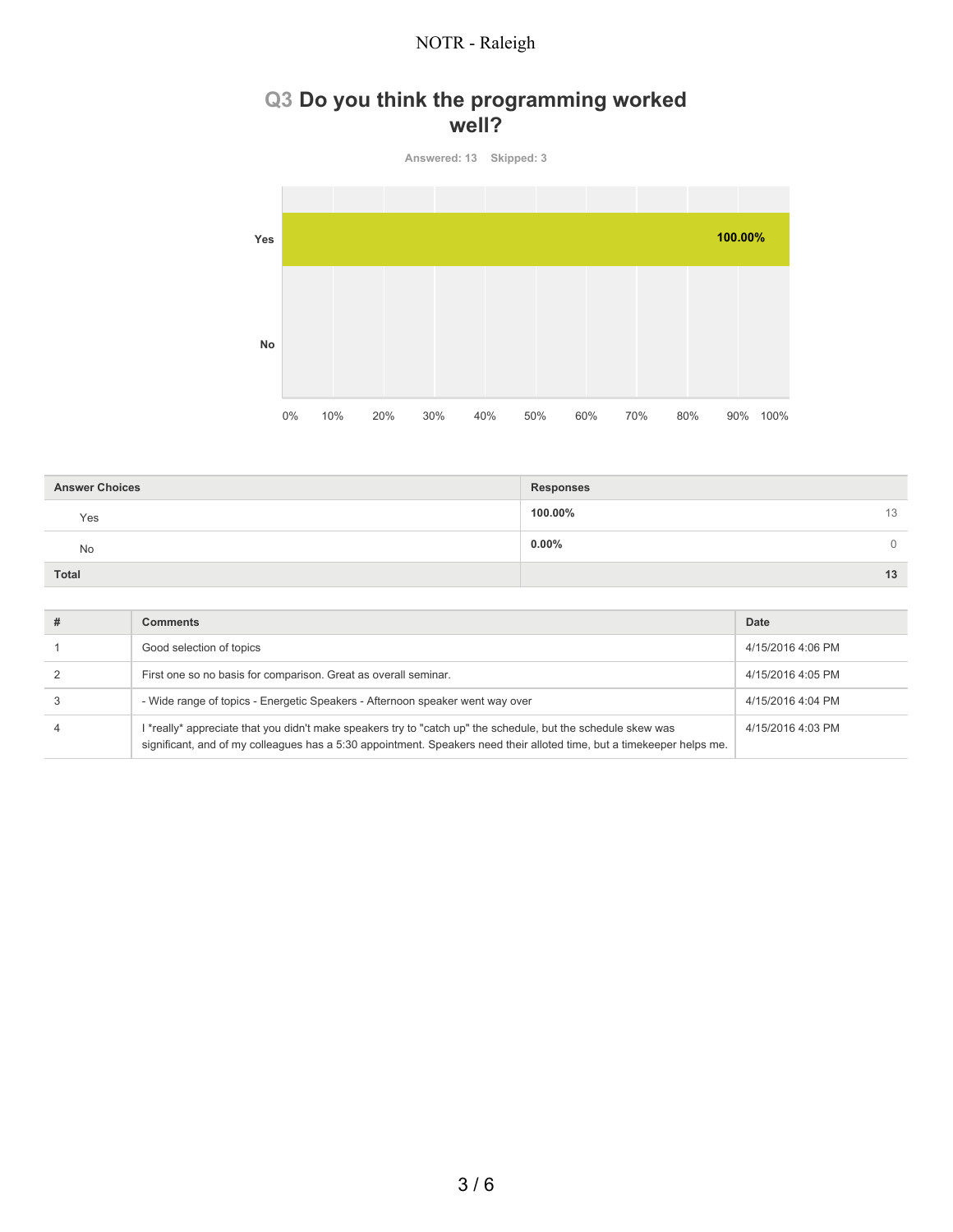# **Q4 Are there additional topics you would like to see covered in future programs?**

**Answered: 8 Skipped: 8**

| # | <b>Responses</b>                                                         | Date              |
|---|--------------------------------------------------------------------------|-------------------|
|   | IETF updates so that people who can't go to IETF knows what's going on.  | 4/15/2016 4:06 PM |
|   | DNS DNSSEC DHCP                                                          | 4/15/2016 4:06 PM |
| 3 | More routing specific content. Perhaps content on emerging technologies. | 4/15/2016 4:06 PM |
|   | BFP Route Visualization, DDoS Mitigation, IPv6 gotchas                   | 4/15/2016 4:05 PM |
| 5 | Was sad to see the BGP Tutorial dropped from the agenda.                 | 4/15/2016 4:04 PM |
| 6 | Different options for handling DDOS                                      | 4/15/2016 4:04 PM |
|   | I missed the BGP session but generally good.                             | 4/15/2016 4:03 PM |
| 8 | network security                                                         | 4/15/2016 4:02 PM |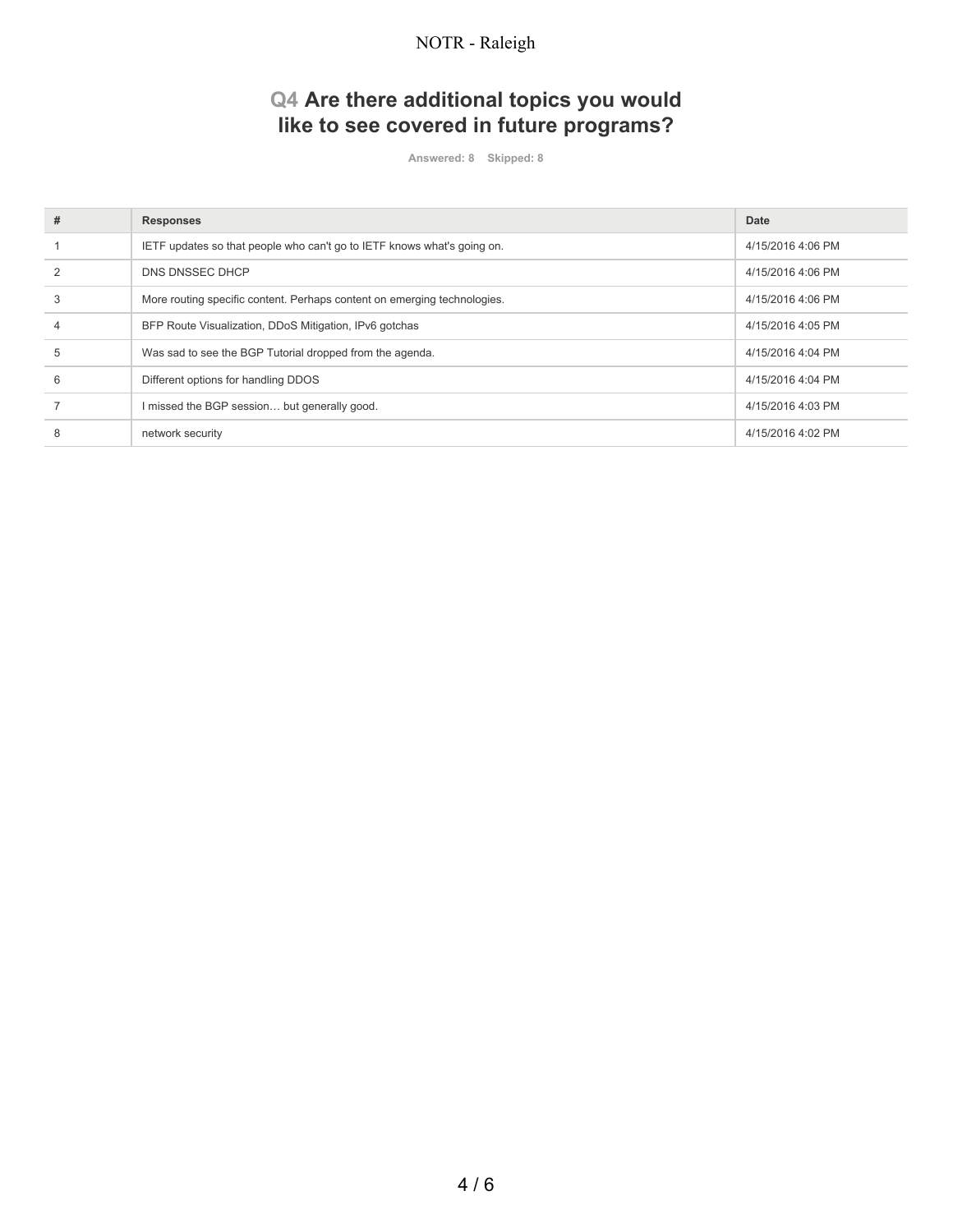# **Q5 What are the most valuable things you learned from this program?**

**Answered: 11 Skipped: 5**

| #  | <b>Responses</b>                                                                                        | Date              |
|----|---------------------------------------------------------------------------------------------------------|-------------------|
|    | Practical aspects of v6 deployment. Russ's complexity model.                                            | 4/15/2016 4:06 PM |
|    | DNS cache & route poisoning attack.                                                                     | 4/15/2016 4:06 PM |
| 3  | The interactions during breaks and lunch were very helpful and valuable. Traceroute tutorial was great. | 4/15/2016 4:06 PM |
|    | - RPKI - knew nothing previously - Traceroute                                                           | 4/15/2016 4:06 PM |
| 5  | IPv6, Complexity, IETF                                                                                  | 4/15/2016 4:05 PM |
| 6  | Complexity, operator exp                                                                                | 4/15/2016 4:05 PM |
|    | IETF Groups IPv6 Adoption DNSSEC/RPKI Uptake                                                            | 4/15/2016 4:05 PM |
| 8  | Current status of DNSSEC and RPKI Traceroute                                                            | 4/15/2016 4:04 PM |
| 9  | Direction of IPv6, DNSSEC                                                                               | 4/15/2016 4:03 PM |
| 10 | where the speakers are, promoting state of the art                                                      | 4/15/2016 4:03 PM |
| 11 | John Curran!                                                                                            | 4/15/2016 4:02 PM |